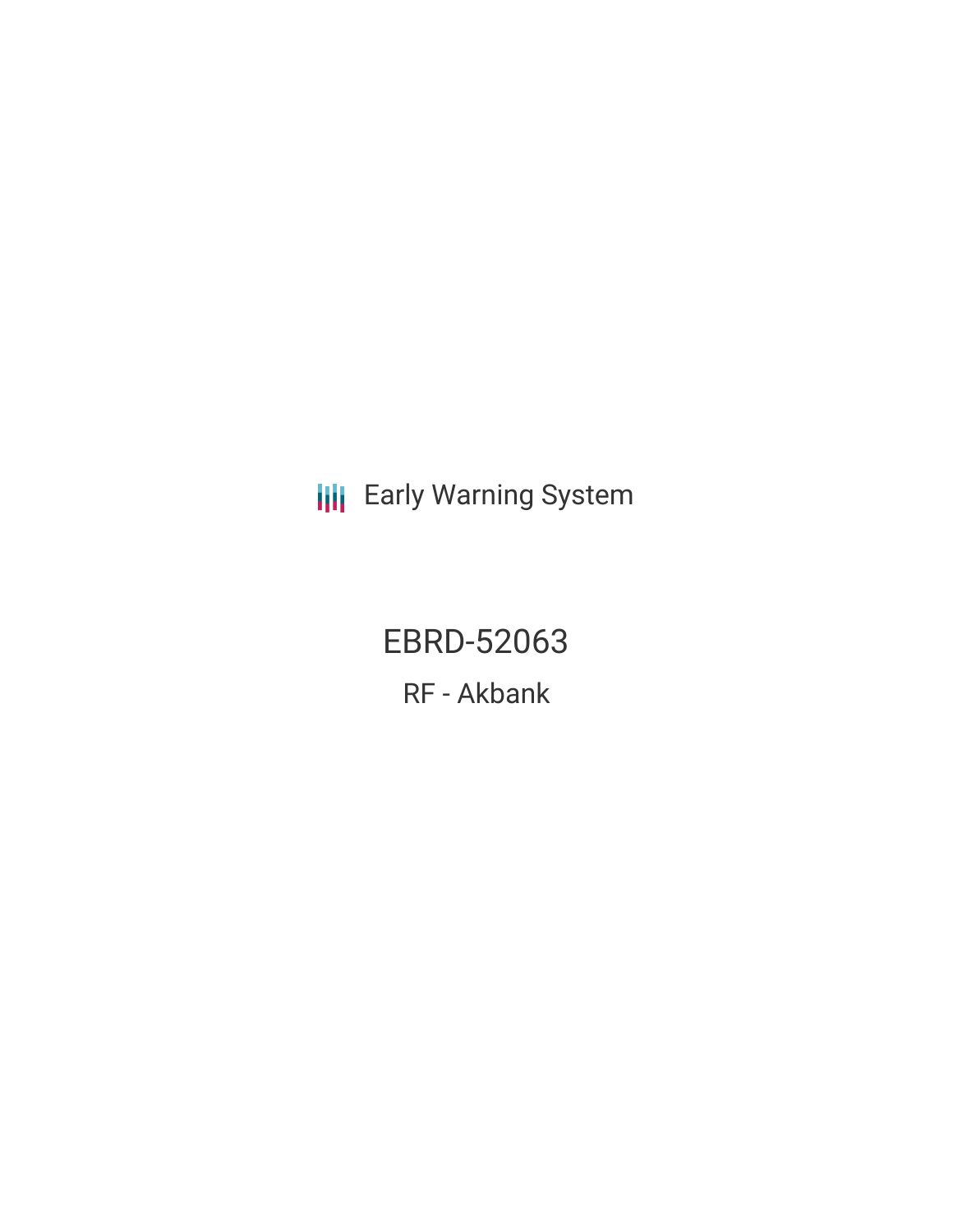

## **Quick Facts**

| <b>Countries</b>               | Turkey                                                  |
|--------------------------------|---------------------------------------------------------|
| <b>Financial Institutions</b>  | European Bank for Reconstruction and Development (EBRD) |
| <b>Status</b>                  | Active                                                  |
| <b>Bank Risk Rating</b>        | FI                                                      |
| <b>Voting Date</b>             | 2020-05-06                                              |
| <b>Borrower</b>                | Akbank TAS                                              |
| <b>Sectors</b>                 | Finance                                                 |
| <b>Investment Type(s)</b>      | Loan                                                    |
| <b>Investment Amount (USD)</b> | \$75.00 million                                         |
| <b>Project Cost (USD)</b>      | \$75,00 million                                         |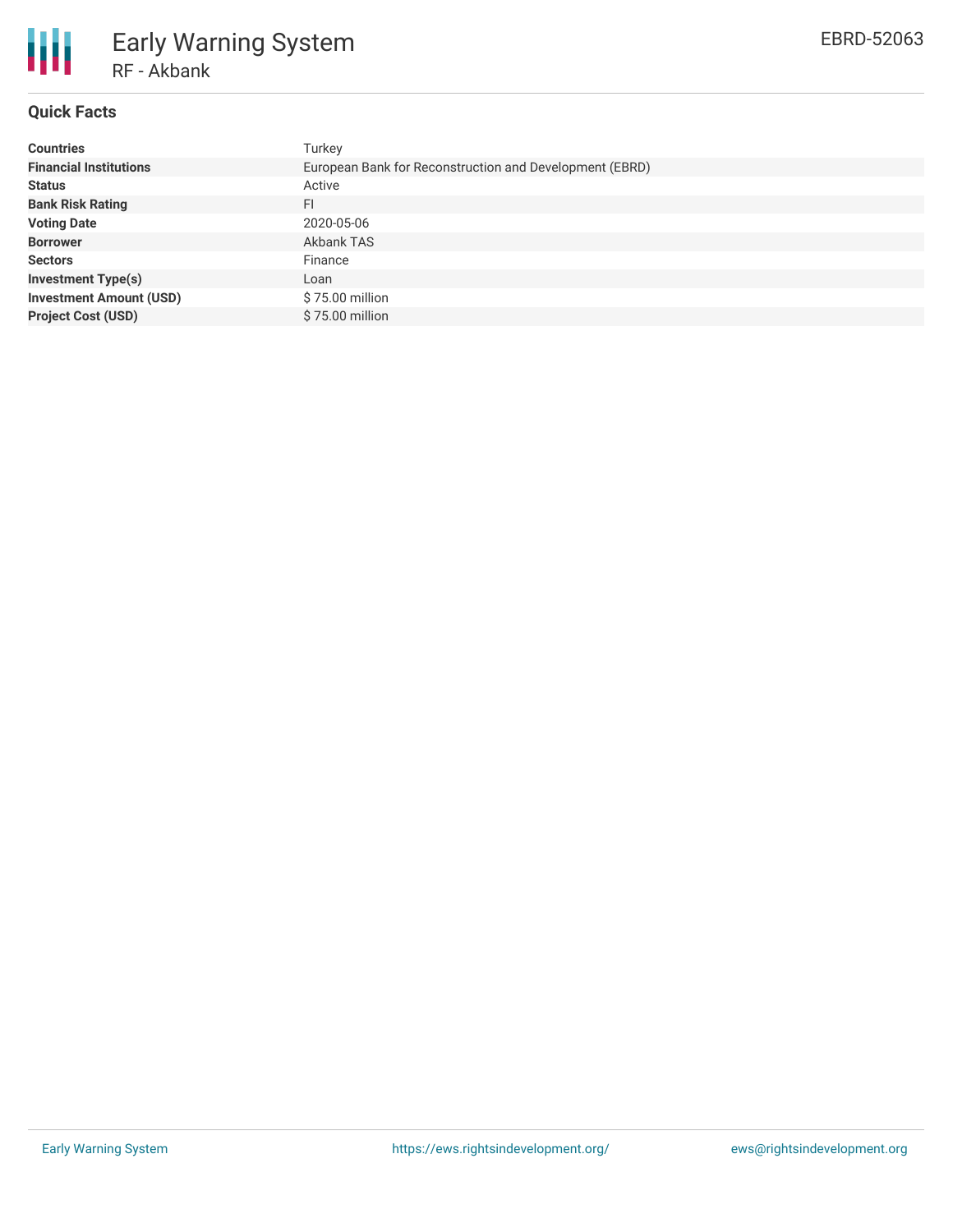

# **Project Description**

According to the Bank's website, the project provides financing to the Akbank to fund small and medium enterprises in Turkey facing challenges due to the Covid-19 crisis.

This project was approved as part of the Bank's response to the Covid-19 pandemic.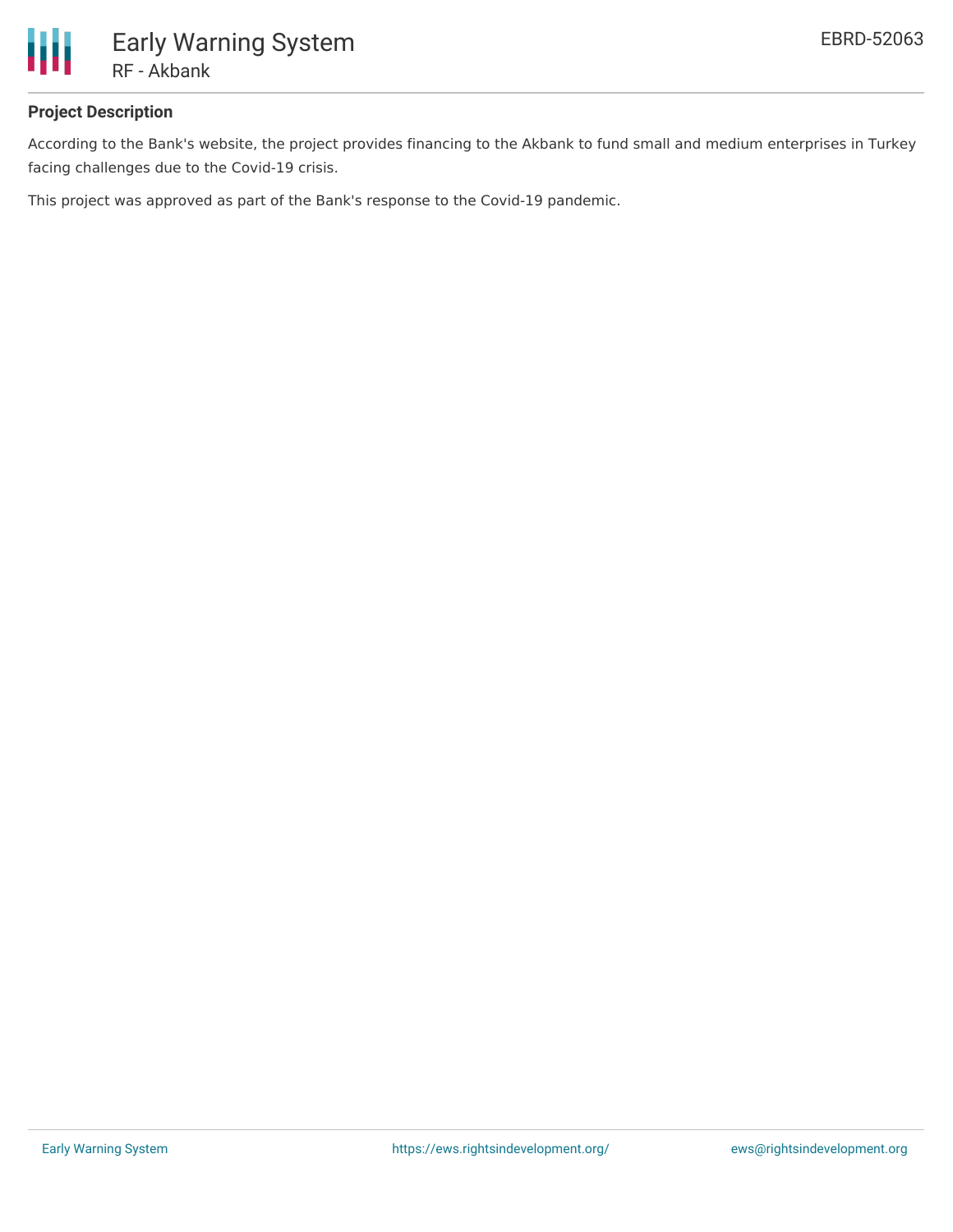

### **Investment Description**

European Bank for Reconstruction and Development (EBRD)

## **Financial Intermediary**

Financial Intermediary: A commercial bank or financial institution that receives funds from a development bank. A financial intermediary then lends these funds to their clients (private actors) in the form of loans, bonds, guarantees and equity shares. Financial intermediaries include insurance, pension and equity funds. The direct financial relationship is between the development bank and the financial intermediary.

[Akbank](file:///actor/898/) T.A.S. (Financial Intermediary)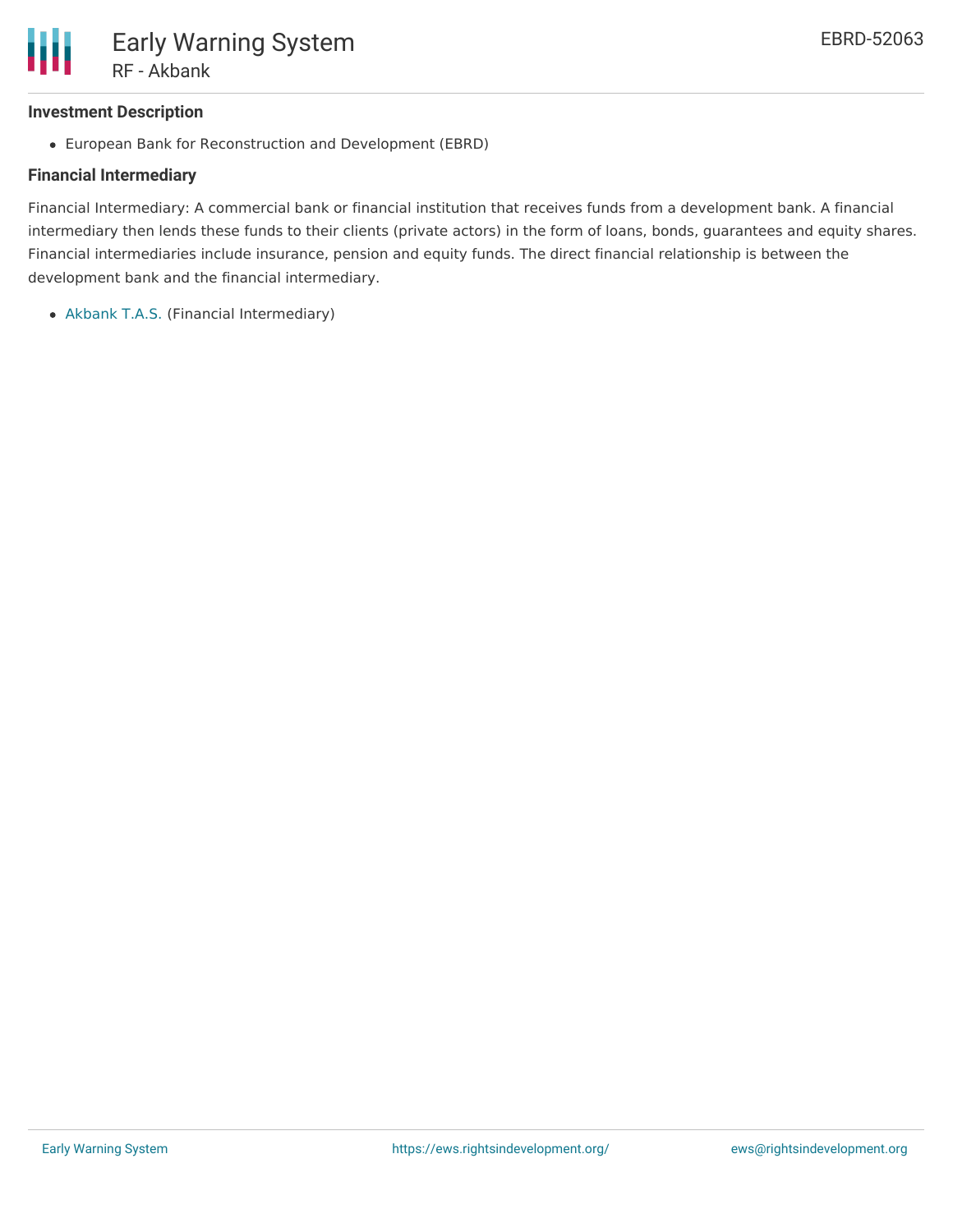

### **Private Actors Description**

Akbank is the 7th largest bank in Turkey